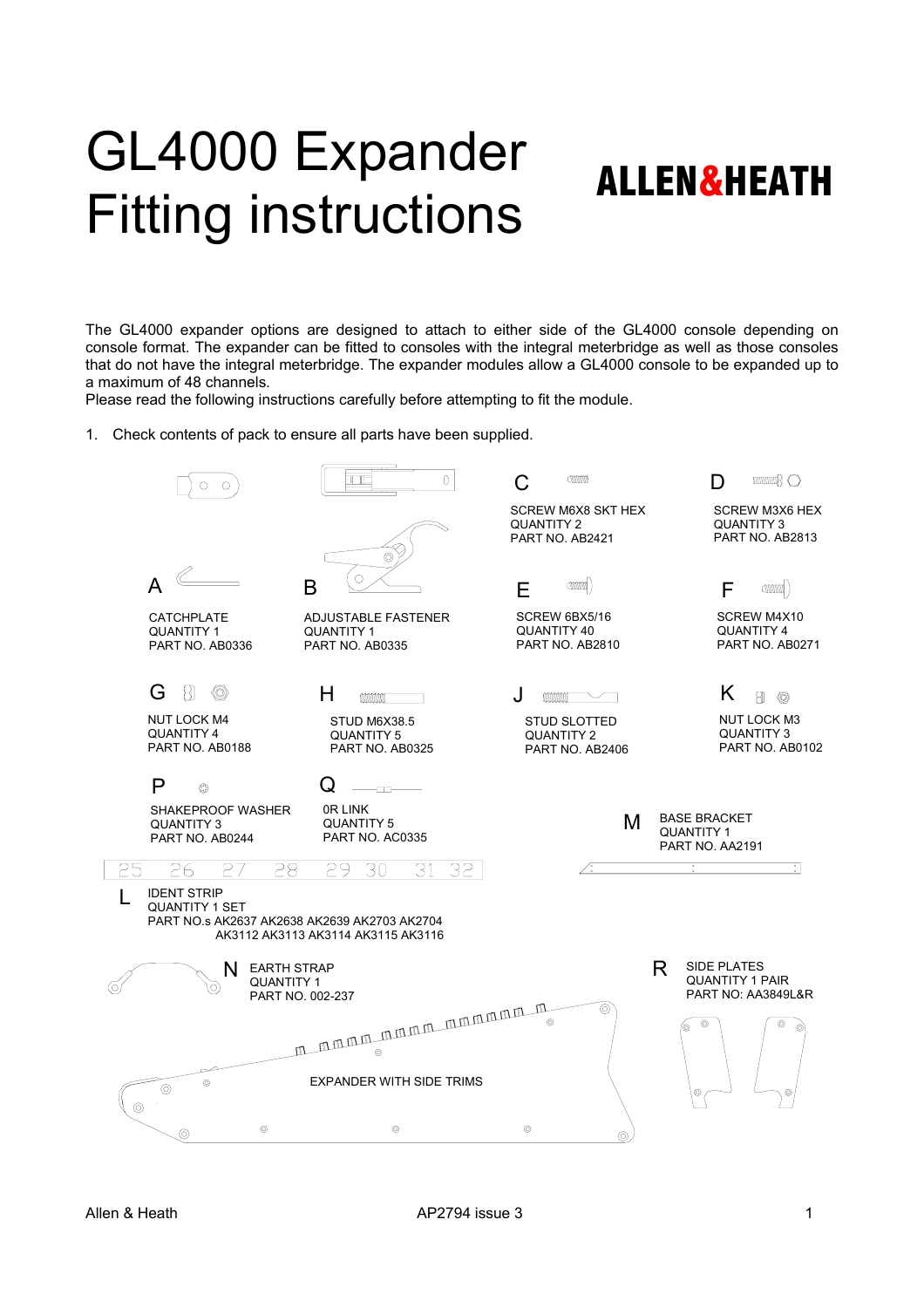## *EXPANDER POSITIONING*

2. The Expander unit must be fitted in the position shown in the diagrams below.

## **GL4000-824 + Expander**



### **GL4000-832 + Expander**



### **GL4000-840 + Expander**



#### *TOOLS REQUIRED:*

The following tools are required to fit the expander module.

- 1x 2.5mm Hex key
- 1x 4mm Hex key
- 1x 1-point Pozi screwdriver<br>1x flat point screwdriver
- flat point screwdriver
- 1x long nose pliers<br>1x 5.5mm AF span
- 1x 5.5mm AF spanner<br>1x wire cutters
- 1x wire cutters<br>1x small tipped
- small tipped soldering iron and solder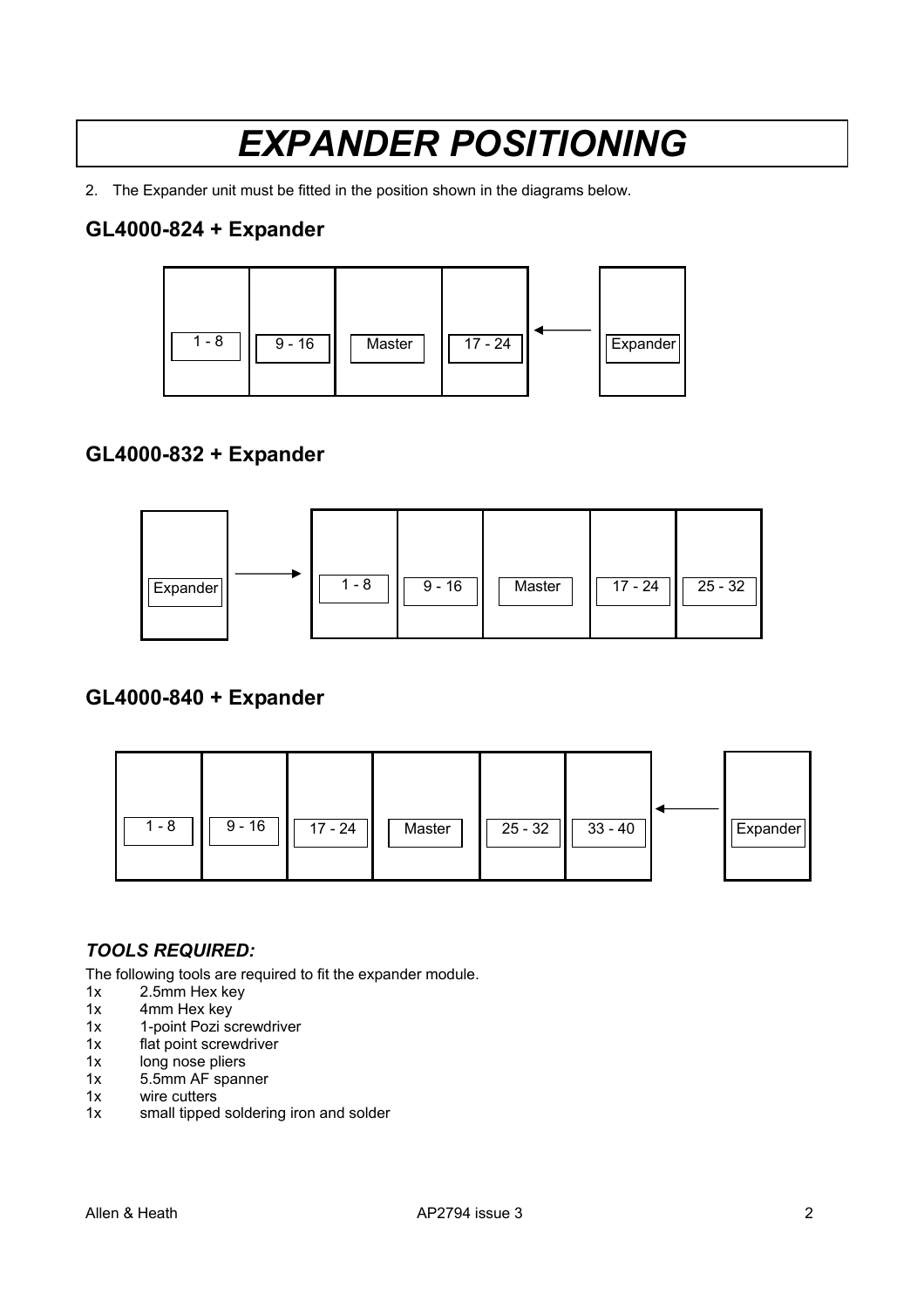# *INSTALLATION*

#### **Only technically competent personnel should attempt to fit the expander module. Disconnect the Power Supply Unit and cables from the console before fitting the expander module**

3. Ensure you have a good work surface and clear area before starting work. Carefully invert the console and remove the base panel by removing all screws along the edges of the base panel. Also remove the 3 screws in the centre of the large base panel. Note; do not rest the console on the meterbridge.



4. Remove the side trim and bracket from the side of the console that is to have the expander fitted. Similarly; remove the side trim and bracket from the side of the expander that is to be joined to the console.



Figure shows console to be expanded on right hand side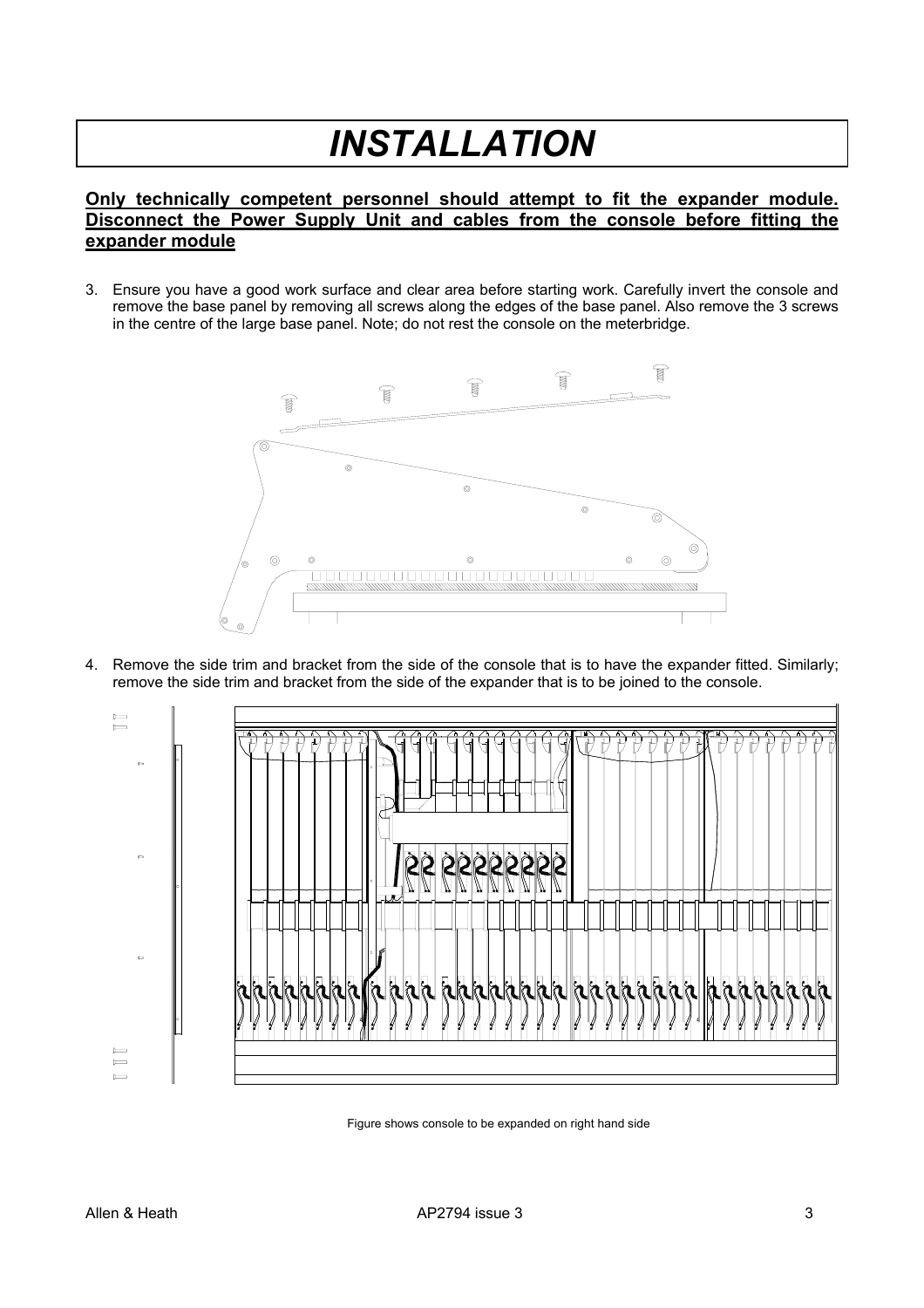5. Attach the adjustable fastener *'B'* to the inside of the front extrusion of the console and catchplate *'A'* to the inside of the expander using screws *'F'* and nuts *'G'*. The mounting holes are located under the front armrest of each unit and are pre-drilled for the adjustable fastener and catchplate. Make sure the movement of the fastener lever does not interfere with the input channel circuit board assemblies.



6. Screw the 2 slotted studs *'J'* into the upper and lower rear extrusions of the console. Rotate the studs until the flat is visible in the slots.



#### *Console with integral meterbridge*

6a. Screw the single slotted stud *'J'* into the lower rear extrusion of the console. Rotate the stud until the flat is visible in the slot.

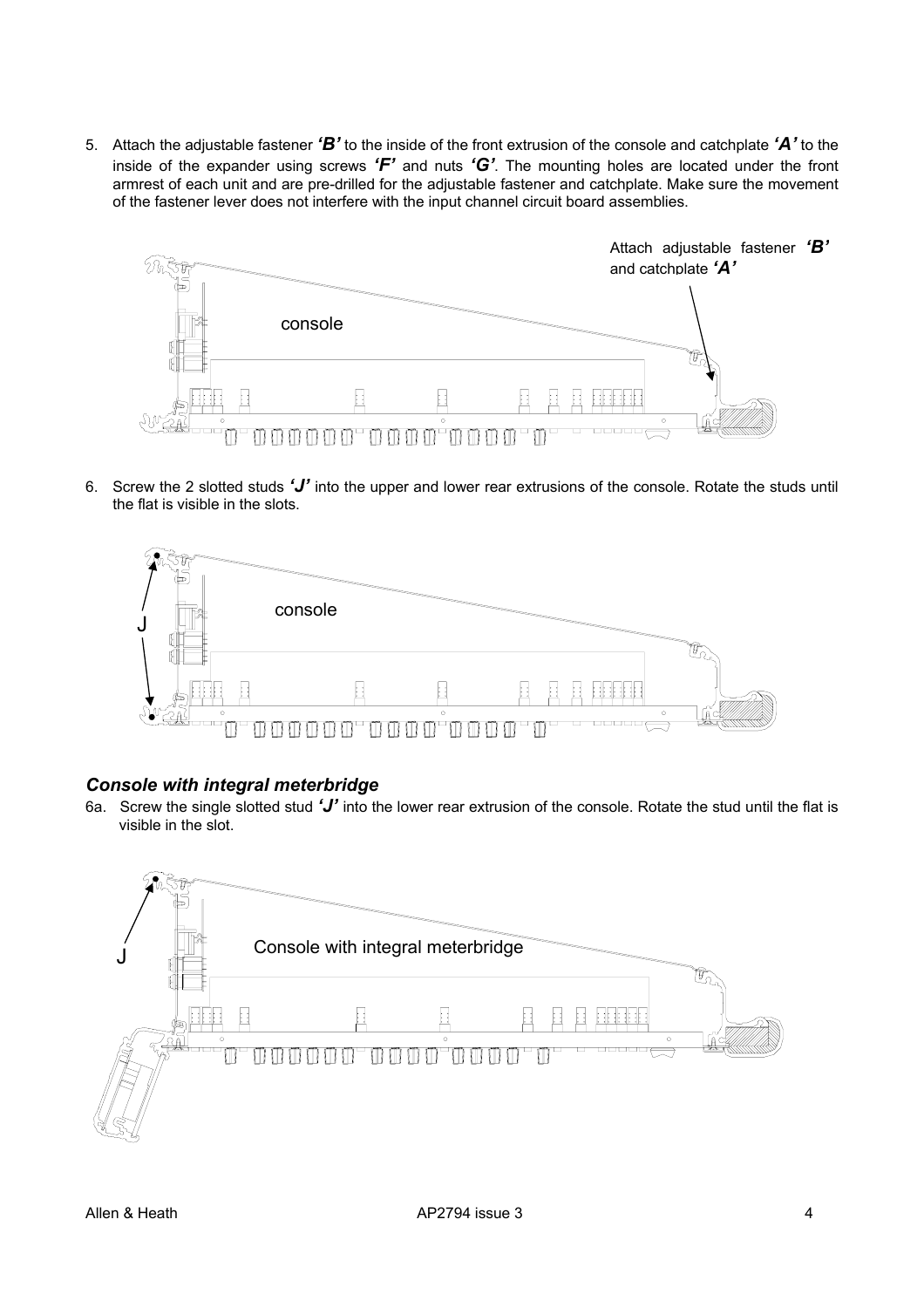7. Screw the 5 plain studs *'H'* into the extrusion holes of the expander as shown below.



8. Slide the expander module onto the 7 studs and close the adjustable fastener *'B'* over the catchplate *'A'*, see 5. The fastener can be adjusted to ensure a good join. Screw in the locking screws *'C'* into the pretapped holes of the expander. Make sure the locking screws *'C'* engages with the flat of the slotted studs *'J'*, see diagram below.



#### *Console with integral meterbridge*

8a. Slide the expander module onto the 6 studs and close the adjustable fastener *'B'* over the catchplate *'A'*, see 5. The fastener can be adjusted to ensure a good join. Screw in the locking screw *'C'* into the pre tapped hole of the expander. Make sure the locking screw *'C'* engages with the flat of the slotted stud *'J'*, see diagram below.

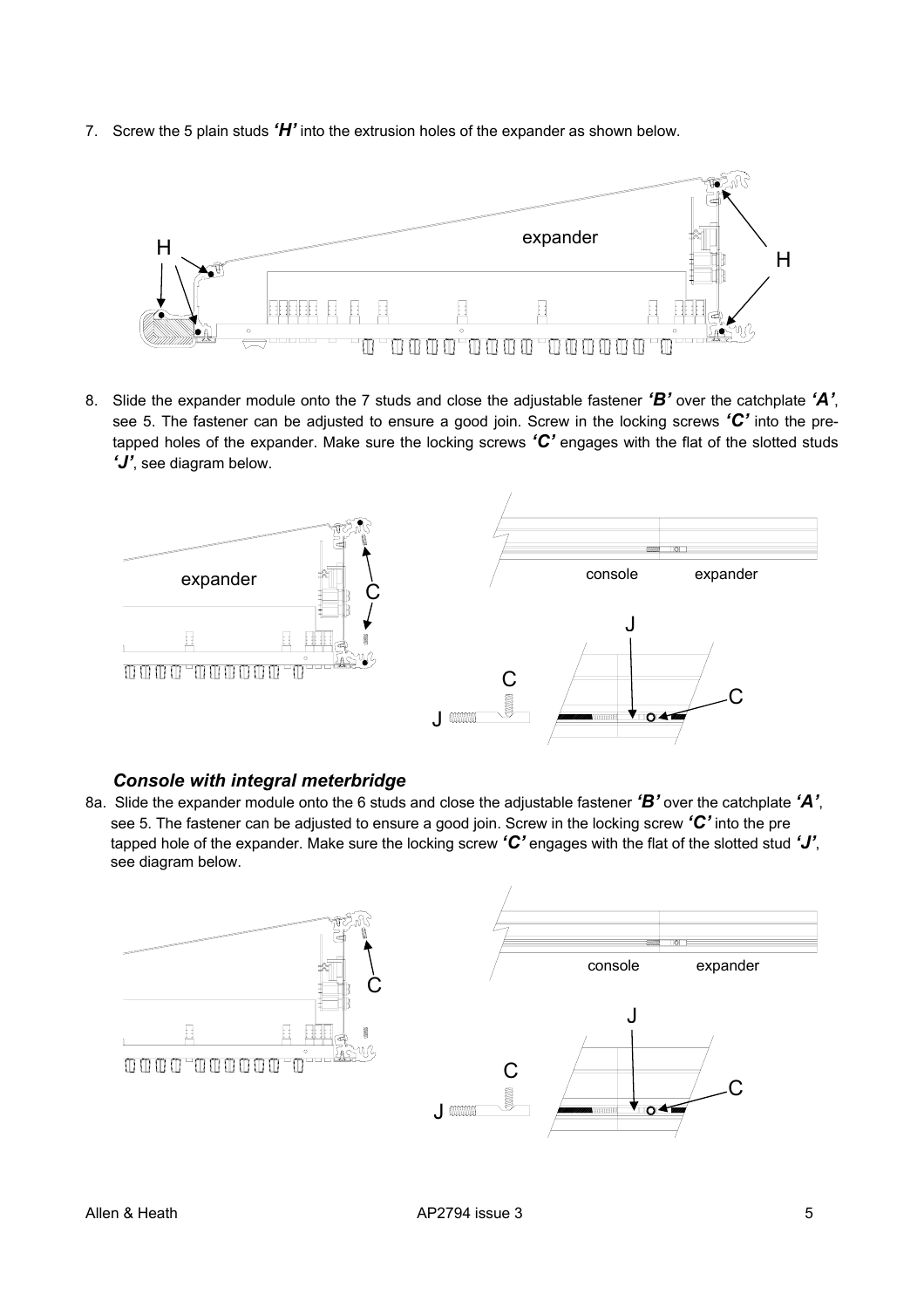- 9. With the expander module and console securely clamped together, bolt the expander and console front panels together using bolts *'D'* and lock nuts *'K'* with a 5.5mm spanner. The input channel circuit board assembly nearest the panel flanges will have to be removed to gain access to the fixing holes.
- 10. Disconnect the main harness from the end input channel circuit board on the console. Connect the male connector on the expander harness to the console main harness. Re-connect the end Input circuit board with the extra connector on the expander harness.
- 11. The 16 way ribbon harness is factory fitted for attaching the expander onto the right hand side of the main console as shown. Connect the 16 way ribbon harness in same way as the main harness. If the expander is fitted on the left hand side then the 16 way ribbon harness will have to be repositioned accordingly.
- 12. Connect the expander green wire back to the console main extrusion using screw *'E'* and washer *'P'*. **Do not connect the wire back to the expander extrusion.**
- 13. Connect the short green wire strap *'N'* across the join in the rear chassis extrusions of the console and expander module using screws *'E'* and washers *'P'* .



Console inverted and expanded on the right side.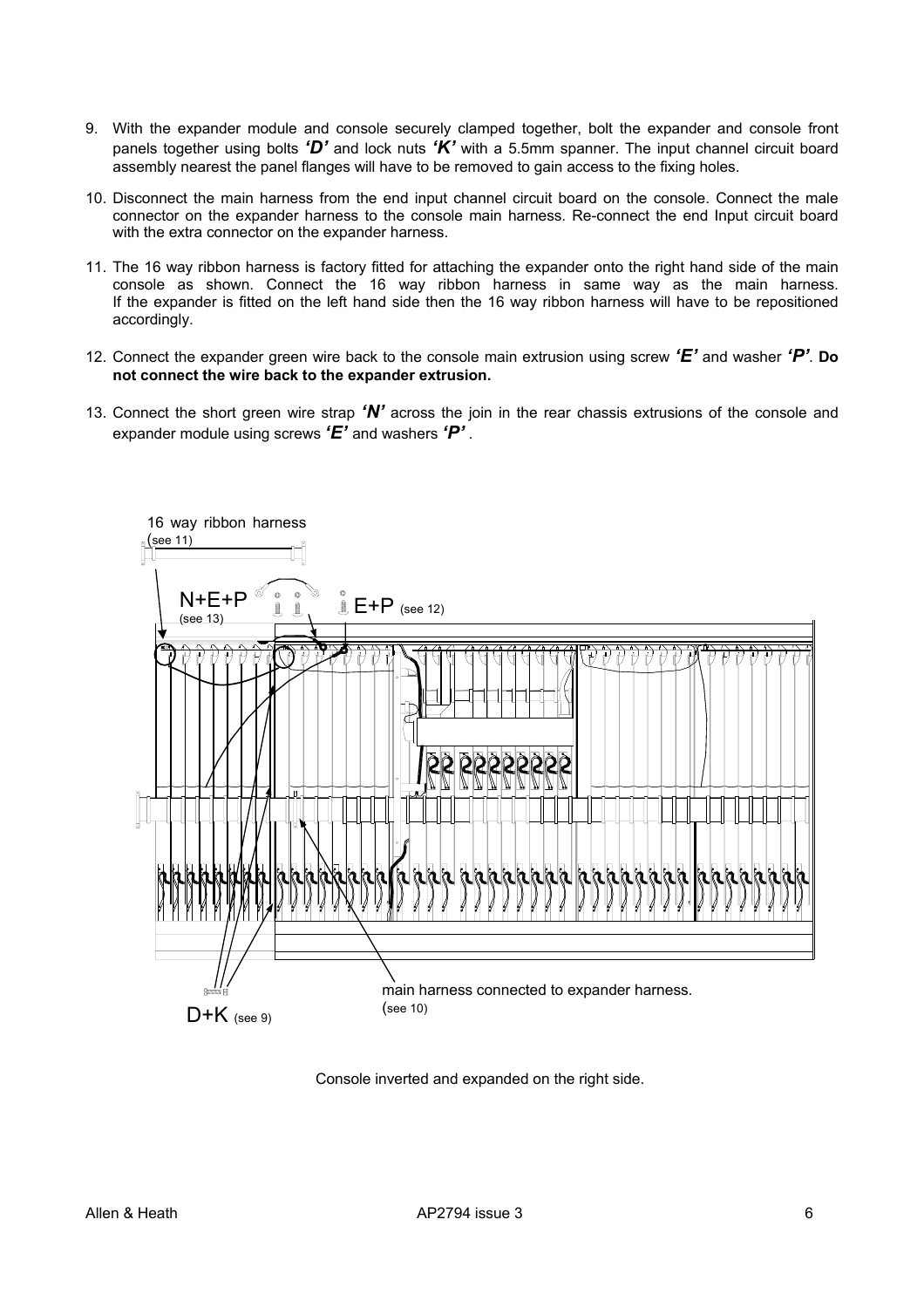## *EXPANDER ASSIGNMENT*

14. Depending on whether the expander is positioned on the left or right hand side of the main console, one or more of the input connector circuit boards (AG2622) will have to be assigned to enable the channel mutes to function correctly.

For consoles that have the expander on the right hand side of the console (e.g. expanded GL4000-824S and GL4000-840S consoles) only the expander requires assignment.

For consoles that have the expander on the left hand side (e.g. expanded GL4000-832S consoles), all of the input connector circuit boards will have to have the existing assignment links removed and re-assigned. Refer to the assignment diagrams below.

The assignment links are 0R resistors *'Q'*, located next to the 16 way ribbon harness connector on the input connector circuit board. Fitting the links in various positions determines the assignment for each block of 8 input channel mutes.



#### *Link assignments for each input connector circuit board*

To avoid having to remove the input connector circuit board, fit the links onto the track side of the circuit board

#### **GL4000-824 + Expander**

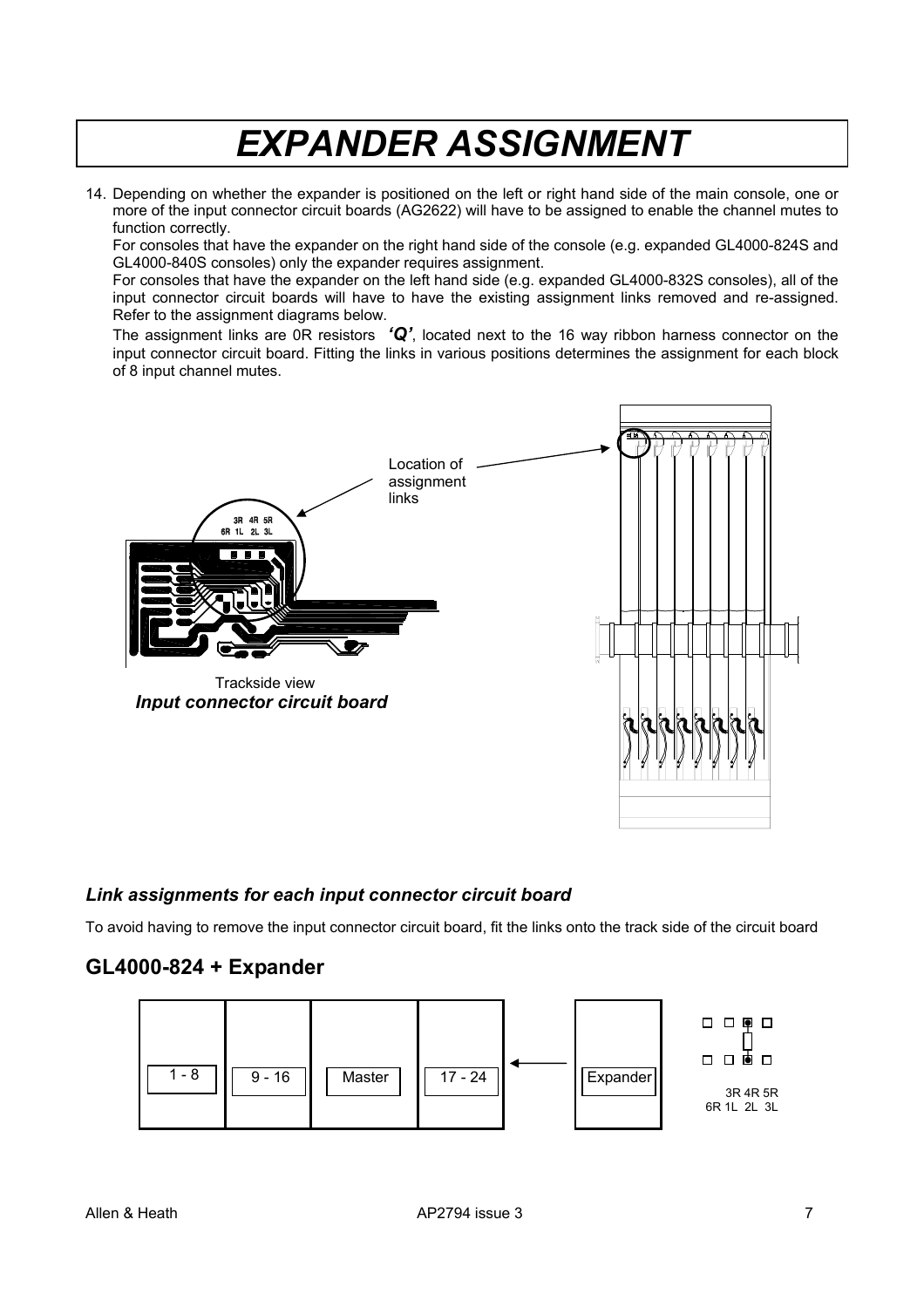### **GL4000-832 + Expander**

Note: remove existing assignment links on all connector circuit boards before re-assignment.

| Expander                | $1 - 8$                 | $9 - 16$                | Master | $17 - 24$               | $25 - 32$               |
|-------------------------|-------------------------|-------------------------|--------|-------------------------|-------------------------|
| ◙<br>$\Box$ $\Box$<br>□ | □<br>◙<br>ப<br>$\Box$   | ◙<br>⊔⊔<br>ப            |        | o<br>$\Box$<br>Ι.       | o<br>ப<br>П             |
| П<br>$\Box$ $\Box$<br>O | ₫<br>□<br>П<br>□        | 直<br>□                  |        | п<br>П<br>O<br>П        | 向<br>□<br>□<br>□        |
| 3R 4R 5R<br>6R 1L 2L 3L | 3R 4R 5R<br>6R 1L 2L 3L | 3R 4R 5R<br>6R 1L 2L 3L |        | 3R 4R 5R<br>6R 1L 2L 3L | 3R 4R 5R<br>6R 1L 2L 3L |

#### **GL4000-840 + Expander**



### **Attaching the base panels**

*15.* Attach the base panel joining bracket *'M'* to the console base using screws *'E'*. Refit the base panels onto the expanded console using screws *'E' .* 



#### *Console with integral meterbridge.*

Fit the meterbridge side plate *'R'* using the screws from the original side trim.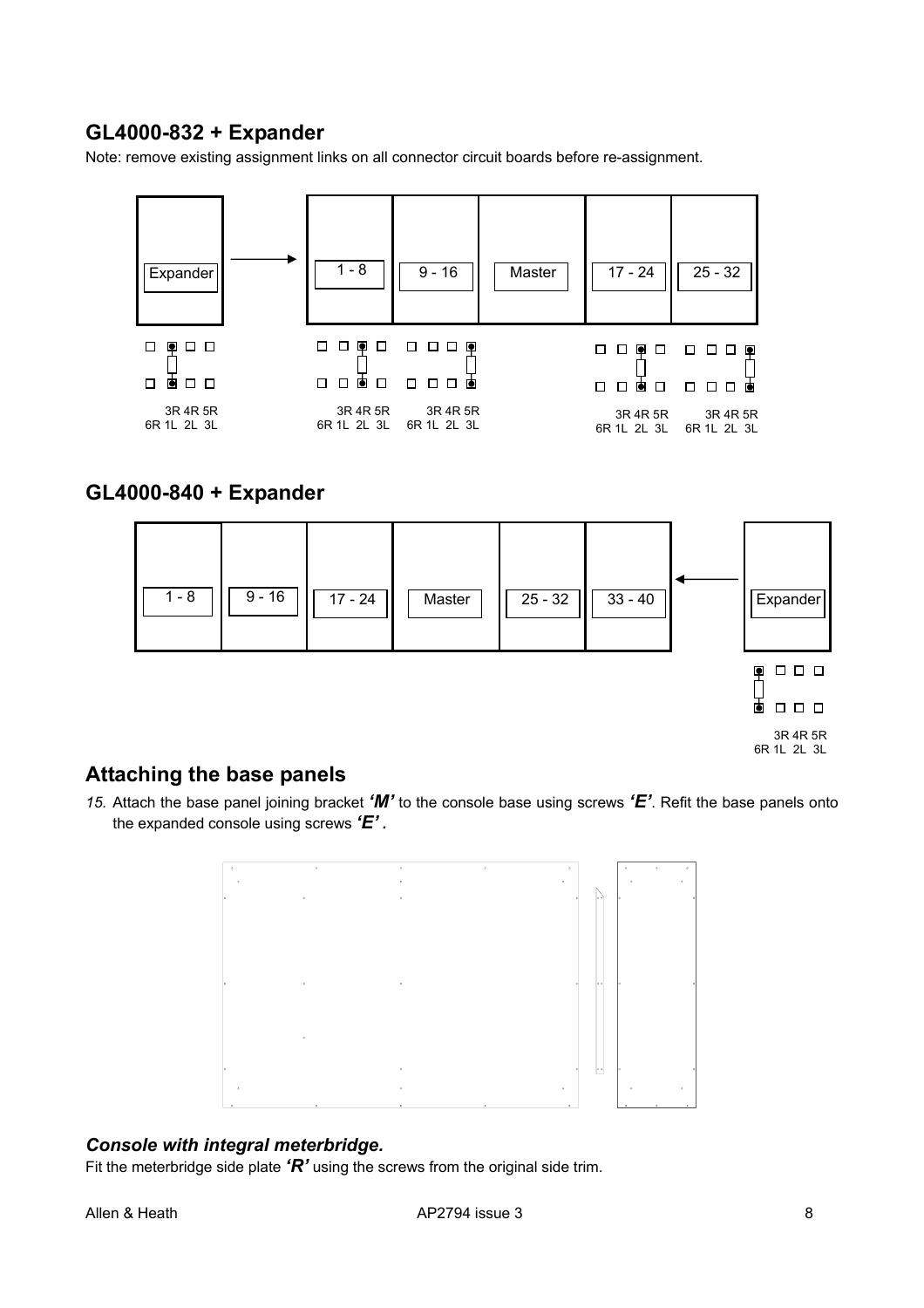## *NUMBER STRIP POSITIONING*

16. Carefully turn the console the correct way up and fit the new number strips. A complete set of number strips *'L'* is supplied with the Expander kit. The diagrams below show the combination of strips to be fitted to the expanded consoles.

### **GL4000-824 + Expander**



| - |  |  |  | . | 17 | $-$<br>18. | 20. | $-1$ | 22 | 23 | 64<br>- | -231 | zo. | 27 | 2R. | 29. | -30 | 31 |  |
|---|--|--|--|---|----|------------|-----|------|----|----|---------|------|-----|----|-----|-----|-----|----|--|

### **GL4000-832 + Expander**

| Expander<br>1 - 8 | $9 - 16$ | Master | 17 - 24 | $25 - 32$ |
|-------------------|----------|--------|---------|-----------|
|-------------------|----------|--------|---------|-----------|

1 2 3 4 5 6 7 8 1 R MONO 17 18 19 20 21 22 23 24 25 26 27 28 29 30 31 32

#### **GL4000-840 + Expander**

| $1 - 8$ | $9 - 16$ | $17 - 24$ | Master | $25 - 32$ |  | $33 - 40$   Expander |
|---------|----------|-----------|--------|-----------|--|----------------------|
|---------|----------|-----------|--------|-----------|--|----------------------|

 $\begin{array}{|c|c|c|c|c|c|c|c|c|} \hline \quad & 41 & 42 & 43 & 44 & 45 & 46 & 47 & 48 \\\hline \end{array}$